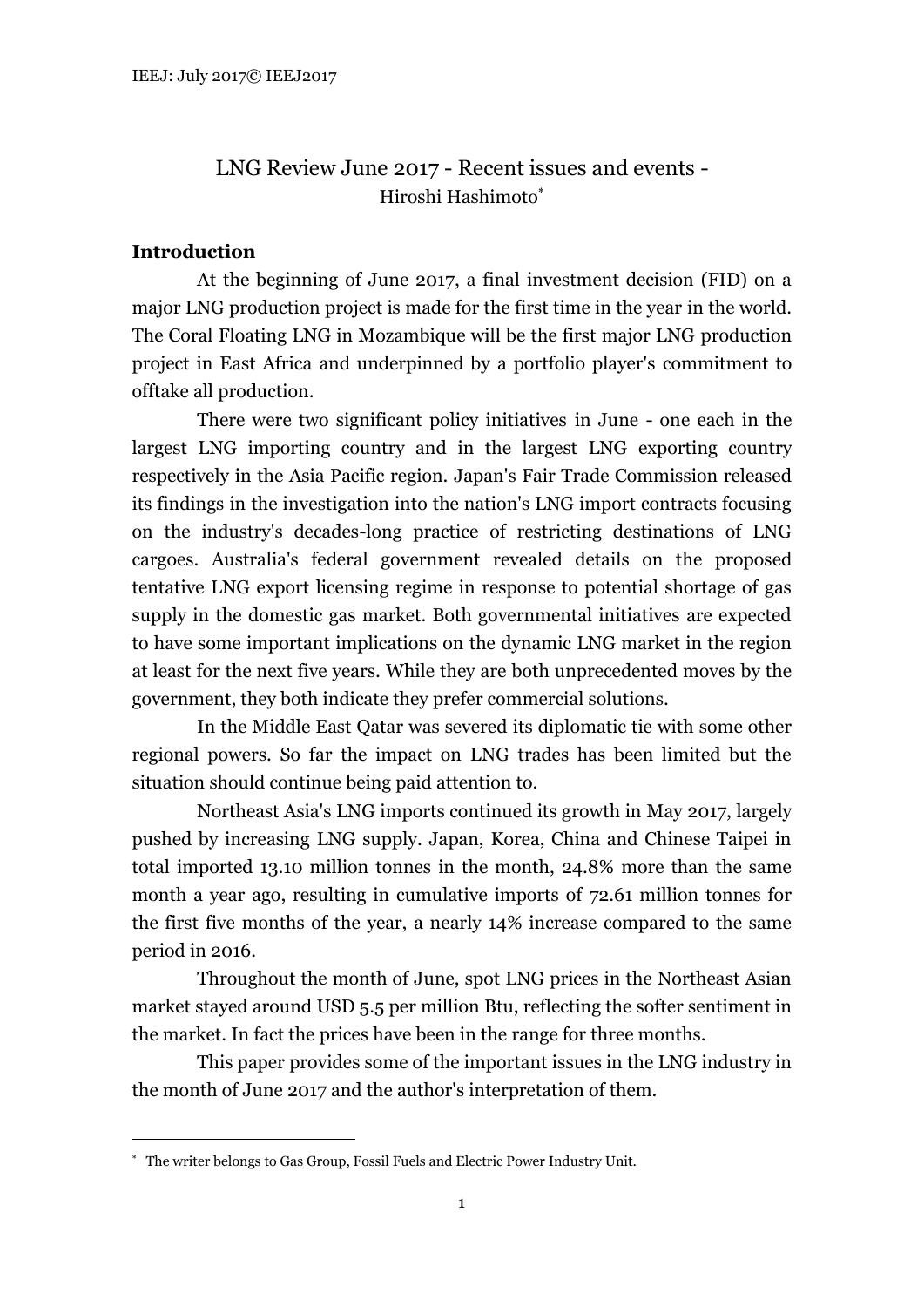## **[Asia Pacific]**

Japan imported 37.05 million tonnes of LNG during the first five months of 2017, 6.7% more than the same period one year ago, according to the customs statistics. The average price for May 2017 edged higher at USD 8.58 per million Btu. The weighted average price for LNG imports for the first five months of 2017 was USD 7.89, compared to USD 6.89 in the first half of the preceding year, reflecting the higher crude oil prices in the period.

Japan's Fair Trade Commission ruled in its report of the investigation into the nation's LNG import contracts that destination clauses may violate the country's competition law. The decision is likely to lead to more trading of cargoes, by excluding such clauses in new and renewed contracts and effectively disabling ones in existing contracts.

Kyushu Electric Power and NYK agreed to partner in LNG transport. The agreement will allow Kyushu Electric Power to consider using ships in the NYK fleet for short-term demands of LNG transport. The two companies will also consider the feasibility of cooperation in LNG bunkering. In a separate decision, NYK assigned its LNG vessel Grace Barleria to a charter contract for Kyushu Electric Power from June 2017. The vessel will principally transport LNG from the Wheatstone LNG project in Australia.

S&P Global Platts is seeking feedback on its proposal to increase the specifics of both the quality and location of Platts JKMTM. Platts proposes to normalize JKMTM to a gross heating value, or GHV, of 1,075 Btu/scf and to normalize JKMTM to delivery Tokyo Bay. Platts is proposing to implement both of these changes from 18 September 2017. The two items proposed are thought to be an attempt to further clarify the pricing methodology.

Korea Gas Corporation (Kogas) continues expanding LNG infrastructure and being active in LNG commercial activities. The company started the operation of three 270,000 kl LNG storage tanks in Samcheok. The Samcheok LNG terminal currently operates nine 200,000 kl tanks. Kogas is expected to receive its first LNG cargo under a long-term supply deal with Cheniere Energy around the beginning of July 2017 at the Tongyeong LNG terminal. Korea's oldest nuclear reactor, Korea Hydro & Nuclear Power's (KHNP) Kori No. 1, stopped operations on Sunday 18 June 2017, becoming the country's first nuclear plant to close permanently. This development may have some impact on the country's LNG demand in the future.

In Southeast Asia, both existing and emerging LNG importers are expanding their LNG related activities. In Singapore, Singapore LNG Corporation (SLNG) carried out its first small scale LNG reloading at its Jurong Island LNG terminal from 18 to 20 June 2017 for the newly built, 6,500m<sup>3</sup> , Cardissa, an LNG bunker vessel owned by Shell. Thailand' PTT and its exploration unit PTTEP established the PTT Global LNG Limited to support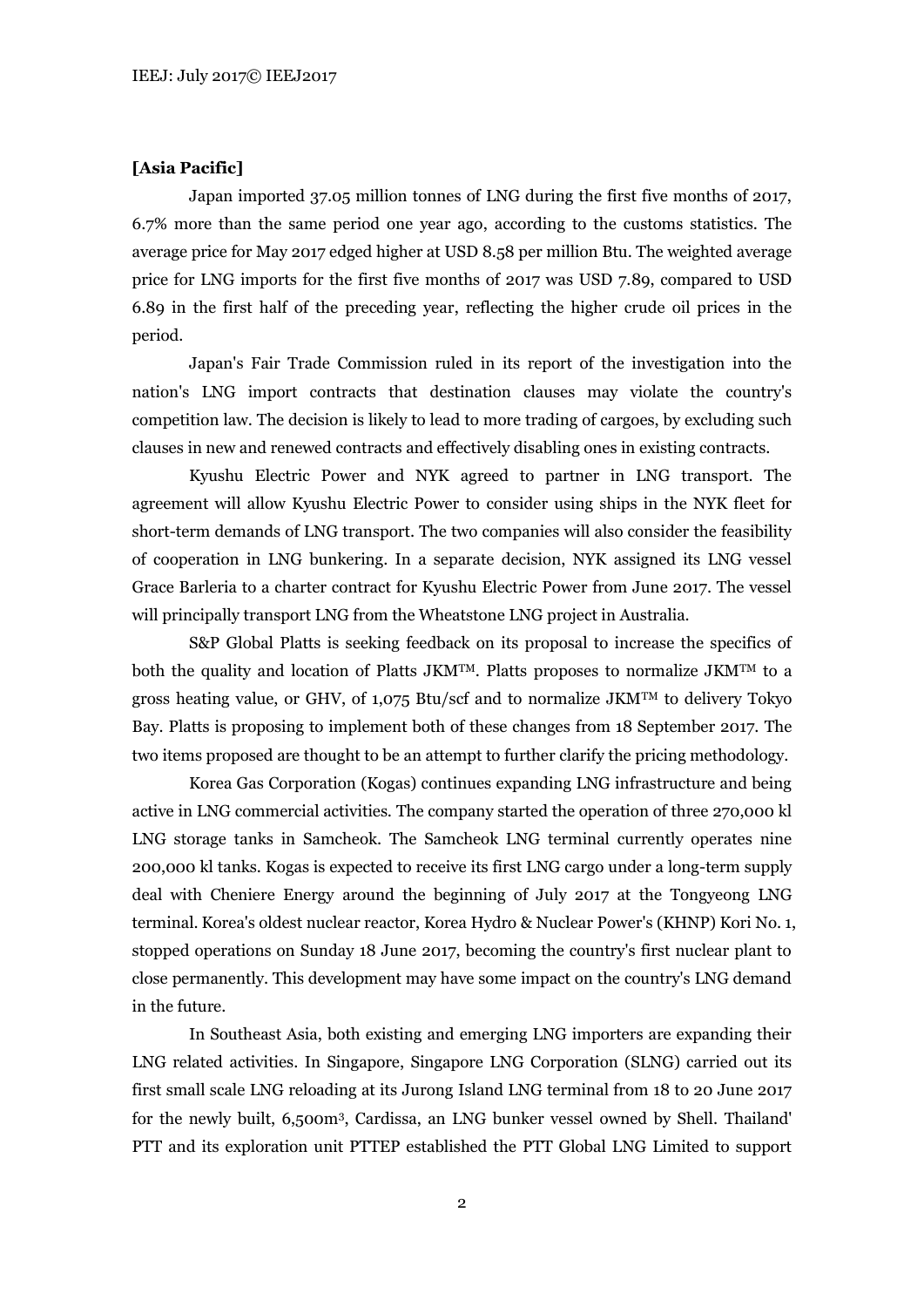their business throughout the LNG value chain. In the Philippines, construction of an LNG receiving terminal could be completed by 2020, Energy Secretary Alfonso Cusi said in a presentation to an industry forum in early June 2017.

According to the NDRC (National Development and Reform Commission, China), China in May 2017 produced, imported, and consumed 11.9 bcm, 7.2 bcm, and 16 bcm of natural gas, 14.7%, 49.5% and 18.5% respectively more than the same month in 2016. During the first five months of 2017, China's cumulative gas production, imports, and consumption were 62.6 bcm, 34.4 bcm, and 96.7 bcm respectively, which were 8.6%, 15.6% and 13.2% larger year on year respectively. According to the customs statistics of the country, China imported 2.91 million tonnes of LNG in May 2017. Cumulative imports of LNG during the first five months of 2017 were 12.88 million tonnes, 38% larger than the same period in 2016. On the contrary, pipeline gas imports in the same period decreased.

While existing importers are increasing LNG imports in China, more new players are also emerging. Guanghui Energy's Qidong LNG terminal in Jiangsu received its first LNG cargo in early June. Guanghui Energy and Zhejiang Energy signed a Memorandum of Understanding (MOU) on strategic cooperation in LNG, coalbed methane, gas and oil projects in Kazakhstan.

China is also developing domestic gas resources. As of 21 June 2017, gas has been produced at the South China Sea Gas hydrate trial-production platform for 42 days. The cumulative gas production surpassed 235,000 cubic meters, according to a brief from China's Ministry of Land and Resources.

In India, BP and Reliance Industries Limited (RIL) are expected to award contracts to progress development of the 'R-Series' deep water gas fields in Block KG-D6 off the east coast of India. The project is expected to produce up to 12 million cubic metres of gas a day, coming on stream in 2020. Starting from this one, development of the three projects in total is expected to bring a total 30 - 35 million cubic metres per day new domestic gas production onstream, phased over 2020 - 2022. Before making the announcement of investment plans, the two companies dropped the arbitration against the government on the gas price which their joint venture was getting from the producing fields (D1 and D3) of the block.

Pakistan is increasing imports of LNG and advancing additional infrastructure plans to support imports. But Pakistan's government has postponed shipments of LNG to its second terminal, as infrastructure building has been delayed.

Bangladesh's Petrobangla is advancing plans of LNG imports. The company is asking expressions of interest by July 2017 to supply LNG on a spot basis. Petrobangla also signed a memorandum of understanding (MOU) with AOT Energy in the middle of June to

3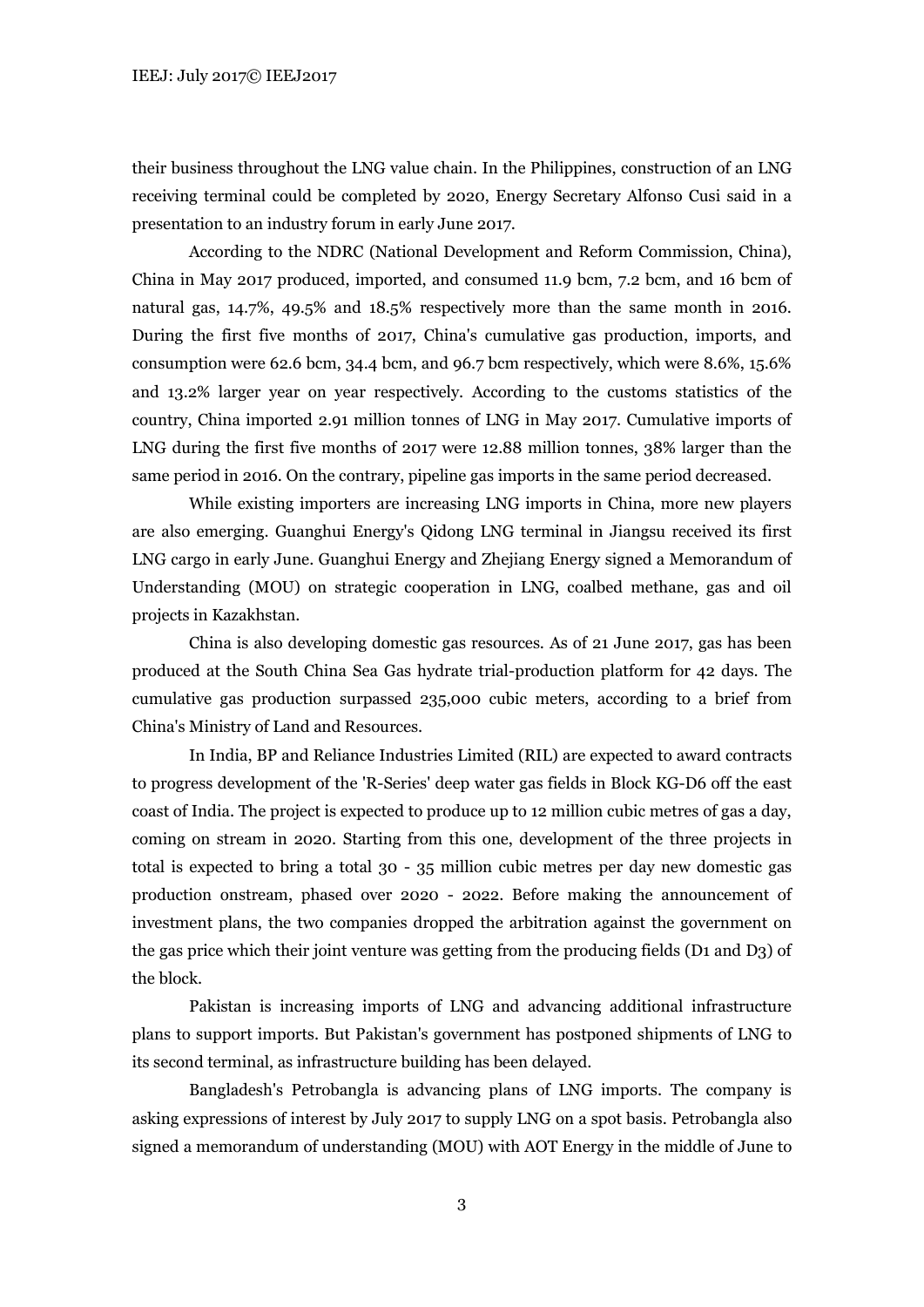supply LNG on a long-term basis. Bangladesh also reportedly finalised a government-to-government negotiation with Qatar's RasGas to import around 2.5 million tonnes per year of LNG for over 15 years, starting in early 2018. Bangladesh's first LNG import terminal, a floating storage and regasification unit (FSRU) provided by Excelerate Energy, is expected to be in place by April 2018. The second FSRU is developed by Summit Group expected in 2018. Petrobangla is also planning to set up two onshore LNG terminals. Petrobangla signed an MoU with India's Petronet LNG in December 2016 to build one on Kutubdia Island, and issued an international tender in April 2017 for construction of the second one.

In Australia, the federal government released a detailed draft of Australian Domestic Gas Security Mechanism (ADGSM) in early June 2017, to be implemented in July. Under the draft a shortfall needs to be judged before November in the previous year to trigger an export licensing regime to be enforced nationwide from January. Some media reports incorrectly interpreted this as a delay (from July 2017 to January 2018), but this is on schedule just as originally planned. The draft gives the resources minister control over implementing the mechanism from 2018 to 2022. The licensing regime covers LNG projects nationwide, although the proposed restriction is likely to affect only east coast projects.

Santos CEO Kevin Gallagher said "a net contributor" measurement in the proposed ADGSM unfairly targets the GLNG project. Santos GLNG project is viewed as the only LNG project that is not a net contributor to the domestic market.

The Australian Energy Market Operator (AEMO) in its first *Energy Supply Outlook (ESO)*, released in the middle of June 2017 highlighted a low risk of electricity shortfalls for an average summer in 2017/18, however the power system remains susceptible to extreme conditions.

In early June 2017, there was a rumour that AGL Energy may decide on a location of an LNG import terminal in Eastern Australian "by the middle of the year". AGL is reportedly hoping for construction to start in 2019, with the terminal in operation in 2020 - 21. Victoria is believed to be seen as a favourable option, partly because it is located between New South Wales and South Australia, and partly because of the Iona storage facility. As of the end of June, there has been no announcement on the proposed location of the terminal.

In Western Australia, North West Shelf LNG plant suffered a partial production outage on Saturday 24 June 2017. The plant experienced an unplanned production outage on 15 April, too.

Woodside Singapore signed an LNG sale and purchase agreement (SPA) with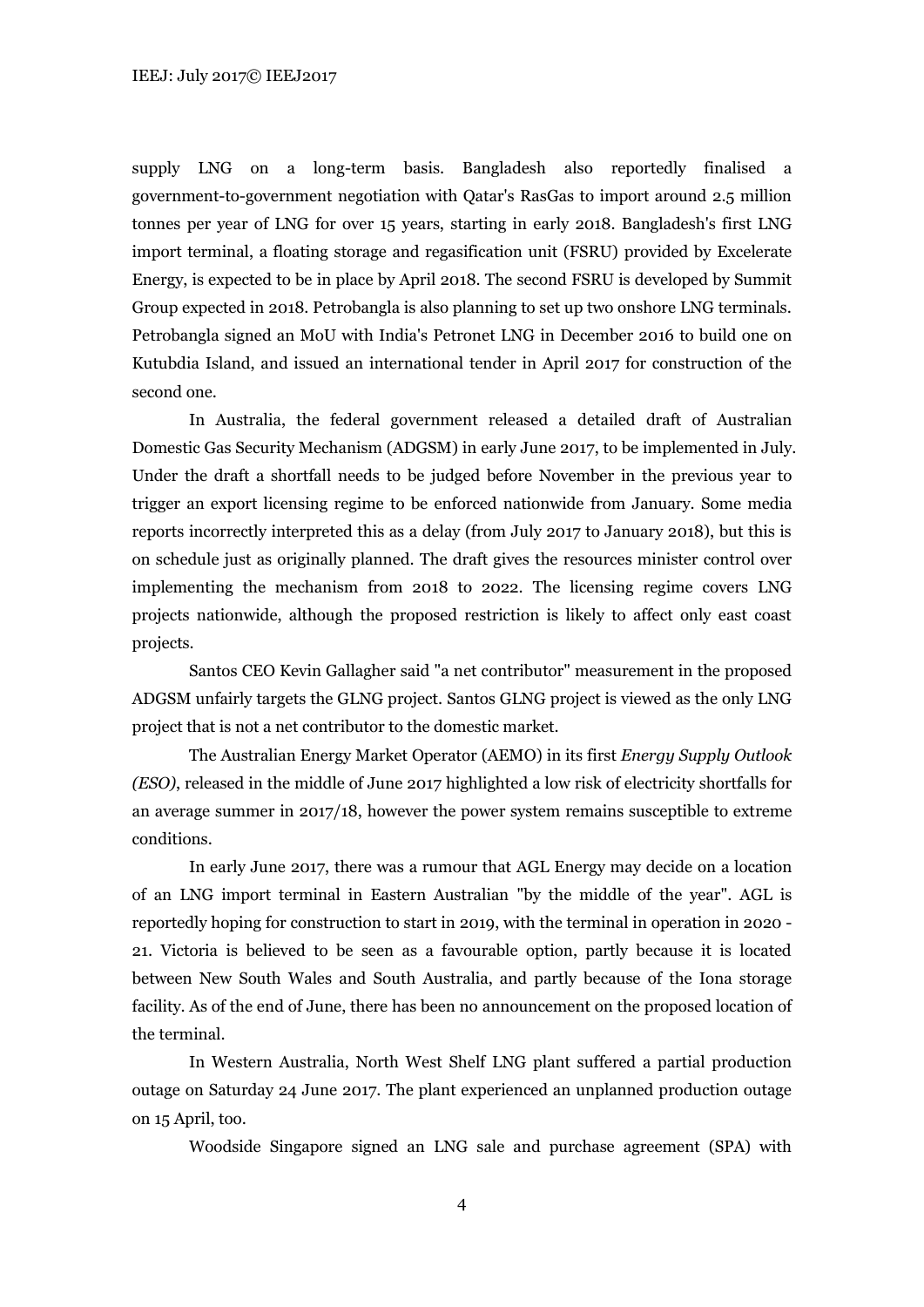Indonesia's Pertamina commencing in 2019. Woodside Singapore has committed to supply initial ramp up quantities building to approximately 0.6 million tonnes per year from 2022 to 2034, and has an option to increase the supply to approximately 1.1 million tonnes per annum from 2024 to 2038. The volumes will be sourced from Woodside's global portfolio.

Korea's Samsung Heavy Industries (SHI) completed construction of Shell's Prelude floating LNG (FLNG) vessel, and it set sail for Australia.

In the Northern Territory, results from the two-well appraisal drilling campaign in the Barossa field in NT/RL5, offshore Bonaparte Basin, were positive, strengthening the field's position to supply backfill gas to Darwin LNG. The Barossa-Caldita partners are ConocoPhillips (37.5% and operator), SK E&S (37.5%), and Santos (25%).

In Malaysia, JX Nippon Oil & Gas Exploration (Malaysia) Limited, the Operator of Block SK10 offshore Sarawak, Malaysia with a participating interest of 75%, commenced commercial gas production from Layang Field on 28 May 2017. Gas produced from the field will be supplied to the MLNG Tiga liquefaction plant in Bintulu, Sarawak.

In Indonesia, Eni carried out its first shipment of LNG produced for the domestic market by the Jangkrik field in deep water. The 22,500 m<sup>3</sup> cargo left the Bontang Liquefaction Plant in East Kalimantan for Bali as part of a long-term LNG contract signed with Pertamina in 2015. Eni started gas production at Jangkrik ahead of schedule in May 2017. Eni operates the Muara Bakau PSC in which it holds a 55% stake.

In Papua New Guinea, ExxonMobil announced positive production well test results from the Muruk 1 sidetrack 3 well in the North Highlands. The test confirms Muruk as a potentially significant new discovery close to existing PNG LNG infrastructure. Interest owners are ExxonMobil (42.5%), Oil Search (37.5%) and Santos (20%), with Oil Search as operator.

#### **[North America]**

According to data from DOE (Department of Energy), the United States exported 15 cargoes of LNG in April 2017. Cumulative exports of LNG during the first four months of the year amounted to 197,270,266,000 cubic feet, that is equivalent to 4.10 million tonnes, surpassing 183,773,189,000 cubic feet (3.82 million tonnes) for the 12 months in 2016.

There were several positive developments toward realisation of a second wave of LNG production projects in the United States, while the nation's dry gas production decreased year on year for fourteen months in a row as of April 2017.

Freeport LNG Development, L.P. announced the filing of a formal application with the Federal Energy Regulatory Commission (FERC) for authorization to site, construct and operate a fourth liquefaction train (Train 4) and commencement of the front-end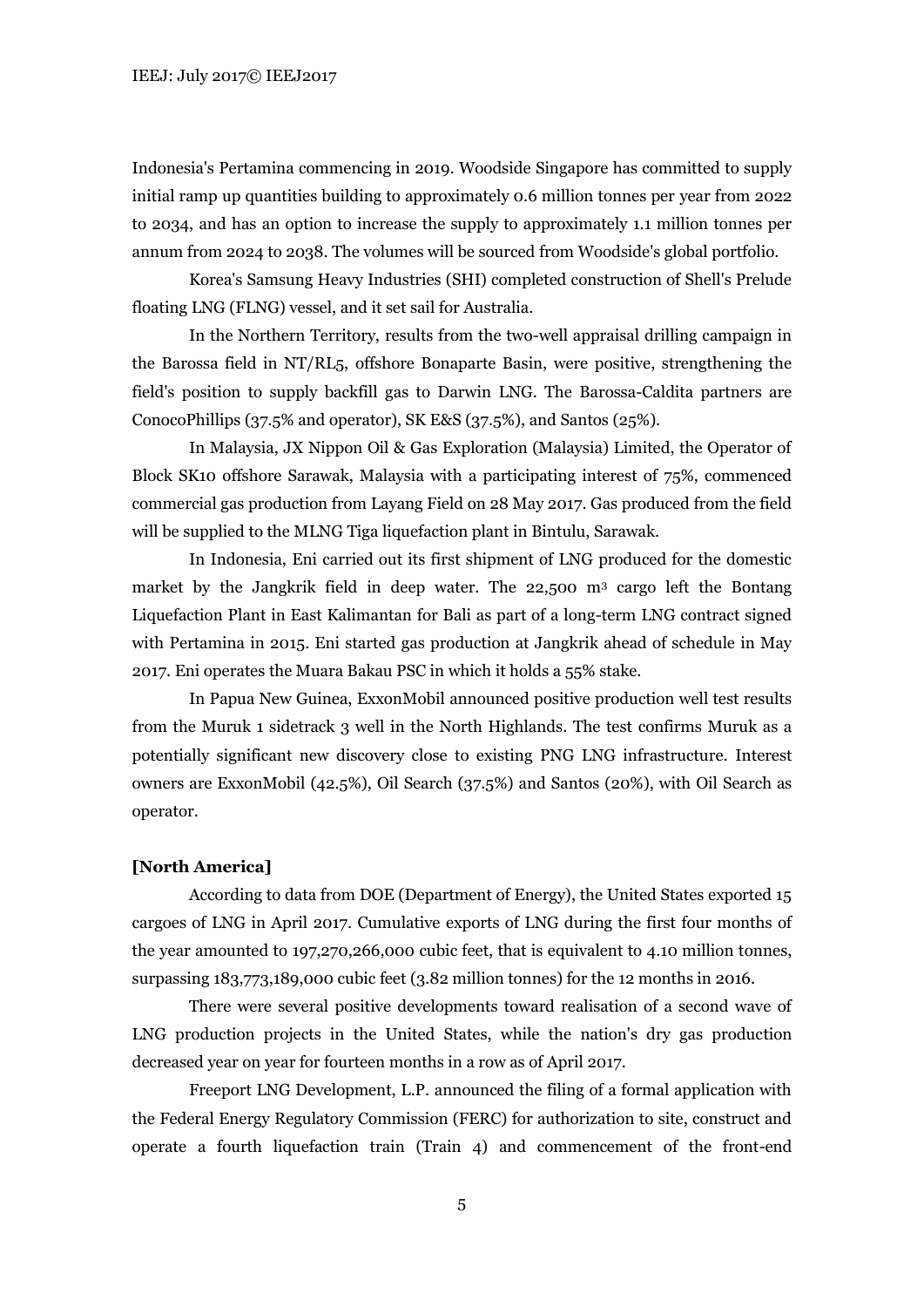engineering and design (FEED). The Train 4 is being designed with a nominal production capacity of 5.1 million tonnes per year. Freeport LNG anticipates being ready to commence construction of Train 4 by the end of 2018, with operations commencing as early as 2022.

Energy Transfer subsidiary Lake Charles LNG Export Company entered into a Memorandum of Understanding (MOU) with Korea Gas Corporation (Kogas) to study the feasibility of joint participation in the Lake Charles LNG Liquefaction Project. Shell subsidiary BG LNG Services is also participating in the study.

Sempra Energy and Woodside Petroleum signed a memorandum of understanding (MOU) with Korea Gas Corporation (KOGAS) regarding the development of the proposed Port Arthur LNG liquefaction project in Port Arthur, Texas.

Liquefied Natural Gas Limited (LNGL) has extended the validity period of its binding engineering, procurement, and construction (EPC) contract with KSJV (KBR - SKE&C joint venture) for LNGL's subsidiary Magnolia LNG, LLC (originally signed in November 2015) through December 2017.

Delfin Midstream and Golar LNG signed a Joint Development Agreement to develop the project, which is the only permitted floating LNG export project in the United States, with up to four FLNG vessels producing up to 13 million tonnes of LNG per year. Delfin LNG received a positive record of decision from MARAD in March 2017. In early June Delfin received approval from the Department of Energy (DOE) for long-term exports of LNG to countries that do not have a Free Trade Agreement (FTA) with the United States. It is expected that FID on the Delfin project will take place in 2018 with first LNG to be delivered in 2021/22.

ExxonMobil, Eagle LNG Partners and Crowley signed a Memorandum of Understanding (MoU) to collaborate on the development of LNG as a marine fuel. The parties will initially focus their efforts in Florida before expanding to other North American markets.

The Federal Energy Regulatory Commission (FERC) stated in its *Summer 2017 Energy Market and Reliability Assessment* report that the limited availability of the Aliso Canyon natural gas storage facility in Southern California may pose a risk to gas and electric reliability in summer 2017 if hotter than normal weather conditions and unplanned gas pipeline outages materialize. California state regulators have not allowed Southern California Gas to inject gas into the facility following a leak from October 2015 to February 2016.

Alaska Gasline Development Corporation (AGDC) and Korea Gas Corporation (Kogas) signed a memorandum of understanding (MOU) that puts in place a framework to study on development of, and possibly investment in, the Alaska LNG Project. AGDC is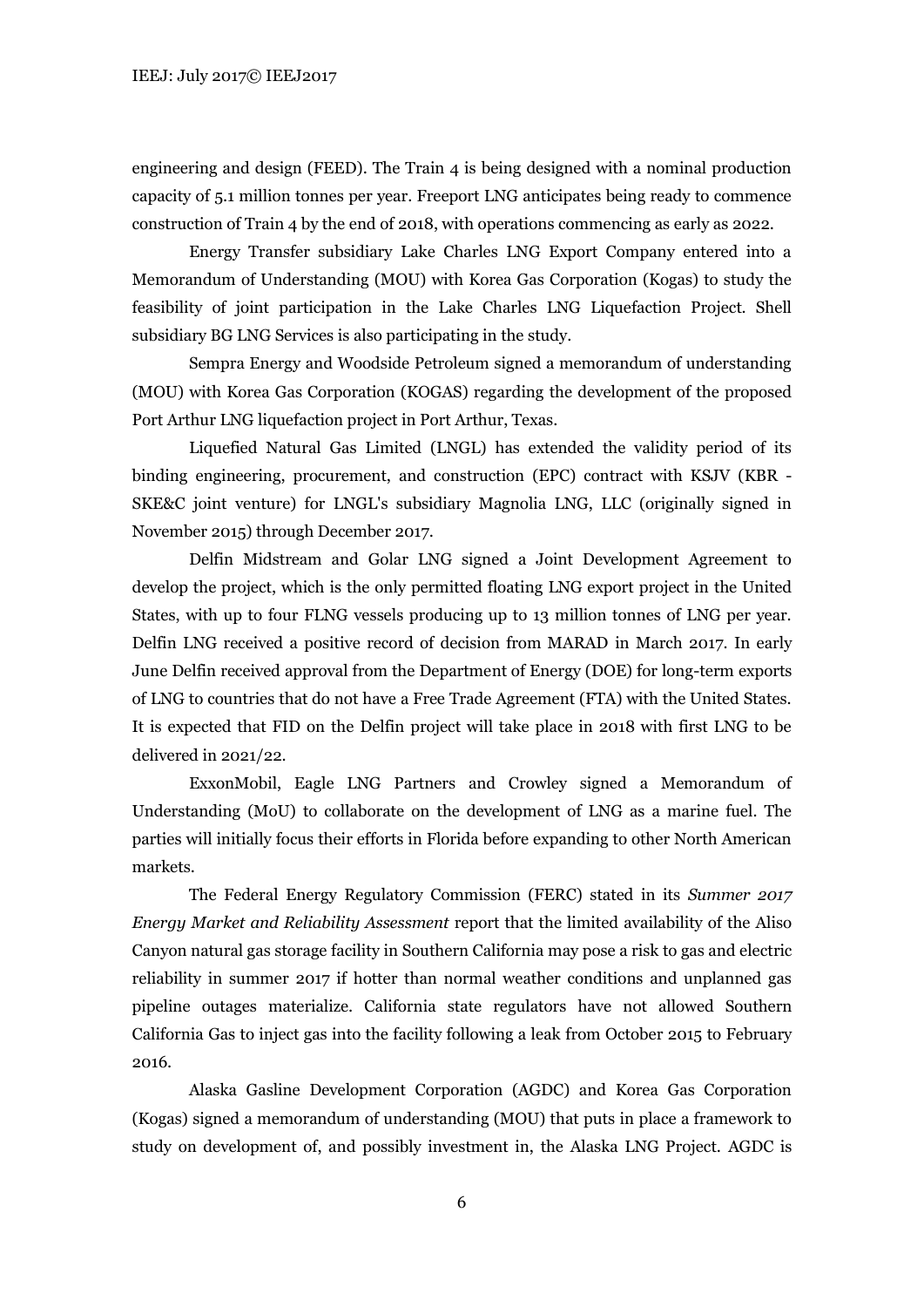holding an open season from June to August 2017 for the natural gas and liquefaction tolling project.

In April 2017, for the fourteenth consecutive month, dry natural gas production decreased year-to-year from the same month a year ago. The preliminary level for dry natural gas production in April 2017 was 2,148 billion cubic feet (Bcf) (44.70 million tonnes of LNG equivalent), or 71.6 Bcf/day. This level was a 1.3 Bcf/day (1.8%) decrease from the April 2016 level of 72.9 Bcf/day.

In Canada the central government approved a 40-year natural gas export licence to Woodfibre LNG for its proposed facility in Squamish, British Columbia. The National Energy Board (NEB) approved Woodfibre's application in April 2017.

#### **[Middle East]**

The most immediate impact from the recent diplomatic dispute between Qatar and other Arab nations in the Middle East on the Qatari LNG fleet was the exclusion of Qatari vessels from Fujairah, a key bunkering location, forcing the vessels to find alternative refuelling sources. There has been no impact on the Dolphin gas pipeline which links Qatar's North Field with United Arab Emirates (UAE) and Oman.

Qatar Petroleum's (QP) Wave LNG Solutions and Shell Gas & Power Developments B.V. (Shell) signed a framework agreement to develop LNG bunkering infrastructure at strategic shipping locations across the globe.

Qatargas announced a new Sale and Purchase Agreement (SPA) with Shell. Qatargas will deliver up to 1.1 million tonnes per year of LNG from Qatargas 4 to Shell for five years from January 2019. Qatargas 4 (Qatar Liquefied Gas Company Limited (4)) is a joint venture between Qatar Petroleum (70%) and Shell (30%). It is expected that the LNG will be delivered to either the Dragon LNG Terminal in the United Kingdom or the Gate LNG Terminal in the Netherlands, according to the announcement.

Iran began exporting its natural gas to the Iraq in late June 2017, Deputy Petroleum Minister for International Affairs Amir Hossein Zamaninia said.

### **[Africa]**

In Africa, some progresses were observed in the front of floating LNG production.

Eni announced the launch of the Coral South LNG project implementation phase, marking the first major final investment decision (FID) in the year 2017 in a major LNG production project in the world. The Floating Liquefaction (FLNG) unit will have a capacity of around 3.4 million tonnes per year. The FLNG facilities construction will be financed through Project Finance covering around 60% of its entire cost. This is the first Project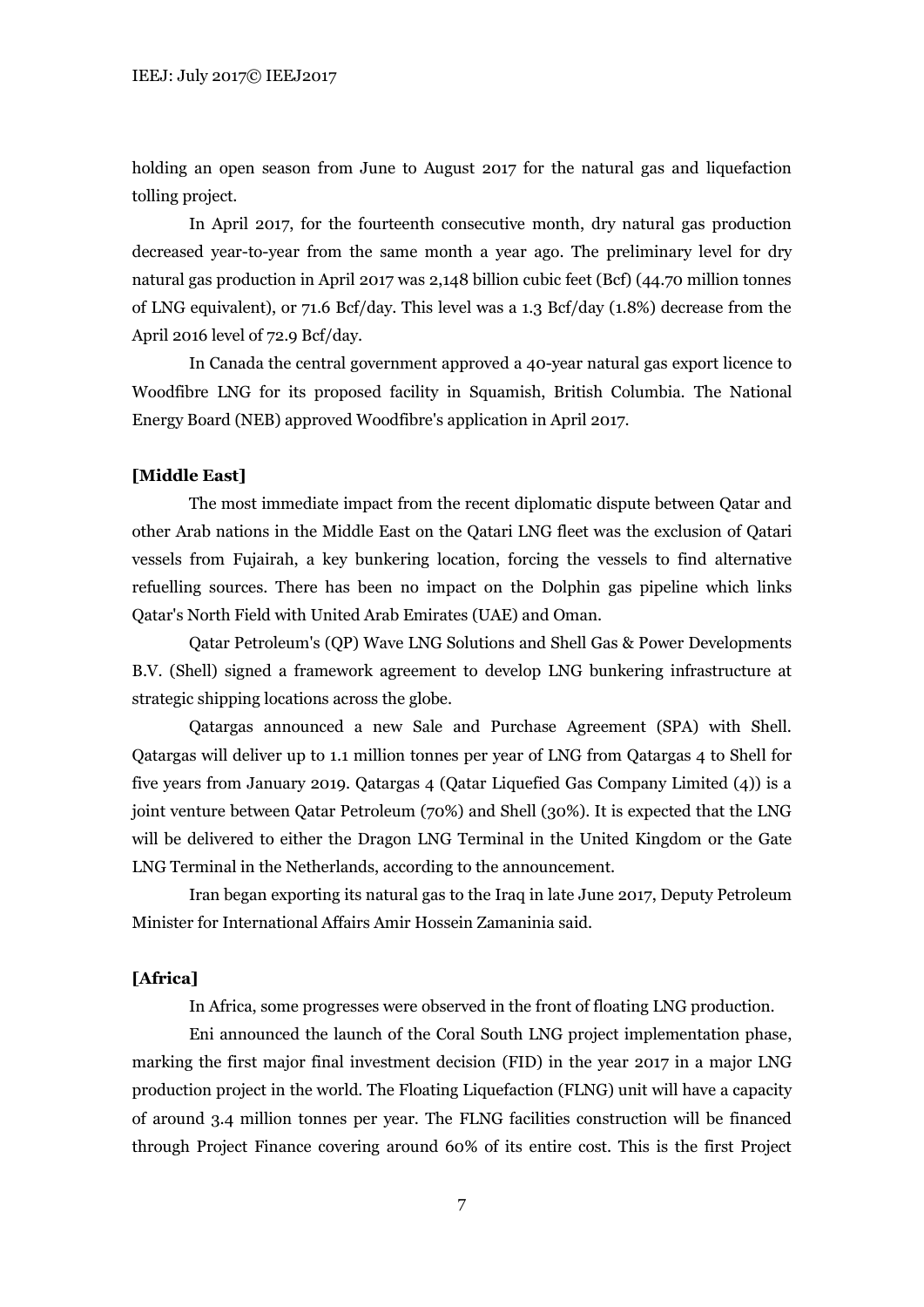Finance ever arranged in the world for a liquefaction floater.

Equatorial Guinea has short-listed a few companies for an off-take agreement at its Fortuna floating LNG (FLNG) project, Gabriel Obiang Lima, minister of mines and hydrocarbons said. Fortuna FLNG will have production capacity of 2.2 million tonnes per year and an estimated start-up in 2020.

#### **[Europe / Russia]**

Centrica Storage Limited (CSL) concluded that CSL cannot safely return the Rough assets and facilities to injection and storage operations, after completing the wells testing programme and a review into the feasibility, as a result of the high operating pressures, and the fact that the wells and facilities are at the end of their design life. Furthermore, from a commercial perspective, an assessment of both the economics of seasonal storage today, and the costs of refurbishment or rebuilding the facility and replacing the wells, suggests that both pathways would not be economic.

The United Kingdom government-backed Oil and Gas Authority (OGA) released a 'tight gas strategy' to unlock the remaining gas within the maturing Southern North Sea (SNS). The OGA estimates that there is some 3.8 trillion cubic feet (tcf) (79.07 million tonnes of LNG equivalent) of remaining gas accessible within the SNS, inclusive of infill opportunities, undeveloped discoveries and prospects.

Global Energy Ventures (GEV), a CNG solutions company, signed an Investment Agreement with Meridian Holdings as well as a Shareholders Agreement. The Agreements provide for a 5.0% equity interest in Meridian. Meridian grants GEV Gas volume rights of up to 300 million scf/d of port capacity at Meridian's proposed Port Meridian terminal in the United Kingdom and Gas sale rights of up to 300 million scf/d.

The LNG bunkering vessel ENGIE Zeebrugge, jointly owned by ENGIE, Mitsubishi Corporation, NYK Line, and Fluxys, performed its first deliveries of LNG as a marine fuel to M/V AUTO ECO and M/V AUTO ENERGY, the two new gas-propelled pure car and truck carriers (PCTCs) of UECC, in the port of Zeebrugge, Belgium. The LNG bunkering operations were conducted at the same time that the cargo operations for PCTCs were taking place. ENGIE Zeebrugge, which is the world's first purpose-built LNG bunkering vessel, arrived in Zeebrugge at the beginning of April after delivery from Hanjin Heavy Industries & Construction in Busan, Korea.

Wood Group secured a new front end engineering design (FEED) contract with Gastrade S.A. for the Alexandroupolis floating LNG receiving, storage and regasification unit (FSRU) in Greece.

Lithuanian Lietuvos energijos' gas trading subsidiary LDT (Lietuvos dujų tiekimas)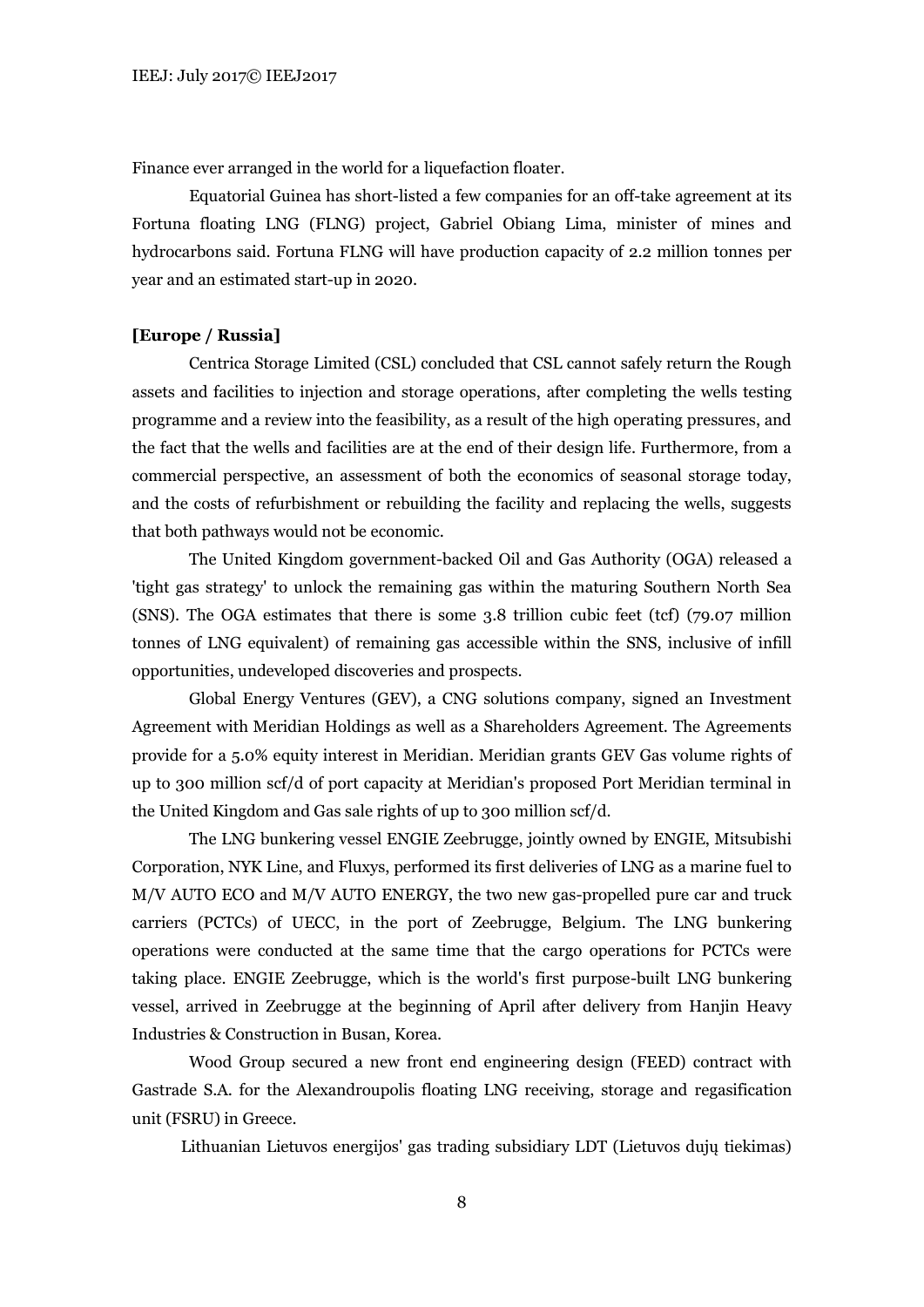announced in late June 2017 a deal to purchasing an LNG cargo from Cheniere to be delivered in the second half of August and storing part of the cargo in the Inčiukalnio natural gas storage facility in Latvia.

Russia's Novatek continued being active in LNG activity development. The company signed a Memorandum of Understanding (MOU) with Fluxys. The parties intend to pursue strategic cooperation in developing small-scale LNG projects in Europe. Novatek is expected to start exporting LNG from the Yamal project by the end of 2017. The company says it may also start construction of the Arctic 2 LNG project in 2019 with the first LNG targeted by 2023. Mitsui O.S.K. Lines (MOL) signed a long-term charter contract for four LNG carriers with the tank capacity of 174,000m<sup>3</sup>, which will be delivered and serve on Yamal LNG project in 2019 and 2020 onwards. The four contracted carriers will serve as a transport of LNG transshipped by the project from Europe.

Gazprom is also expanding its activities in multiple fronts. The company claimed that it exported 9.5 bcm or 13.3% more gas to Europe during the first five months of 2017 than the same period a year ago, after hitting a record of 179.3 bcm in 2016 (19.9 bcm or 12.5% more than in 2015). In late April 2017, Nord Stream 2 AG signed the financing agreements for the project with ENGIE, OMV, Shell, Uniper, and Wintershall, where those companies will provide long-term financing for 50% of the total cost of the project. In late June, Gazprom started laying the TurkStream gas pipeline in the deep-water area off the coast of Anapa with the Pioneering Spirit pipe-laying vessel. TurkStream is a project stretching across the Black Sea from Russia to Turkey and further to Turkey's border with neighbouring countries. The first string of the gas pipeline is intended for Turkish consumers, while the second string will deliver gas to southern and southeastern Europe. Each string will have the throughput capacity of 15.75 billion cubic meters per year. Gazprom may boost gas production by 7.4% in 2017 compared with 2016 to over 450 bcm, Chief Executive Officer Aleksei Miller said at the annual shareholder meeting, adding that the company produced 232.7 bcm in first six months of 2017.

In a related move, the Nord Stream 2 project company claims that there is no need for an international governmental agreement between the EU member states and the Russian Federation on Nord Stream 2, as a comprehensive legal framework governing Nord Stream 2 and other import pipelines is already in place, on the contrary to the European Commission's claims.

Gazprom and Shell signed the Heads of Agreement (HOA) to set up a joint venture, which will secure financing for and carry out the design, construction and operation of the LNG plant in the Leningrad Region. The parties also signed the Joint Study Framework Agreement on the Baltic LNG project. The Baltic LNG project envisages the construction of